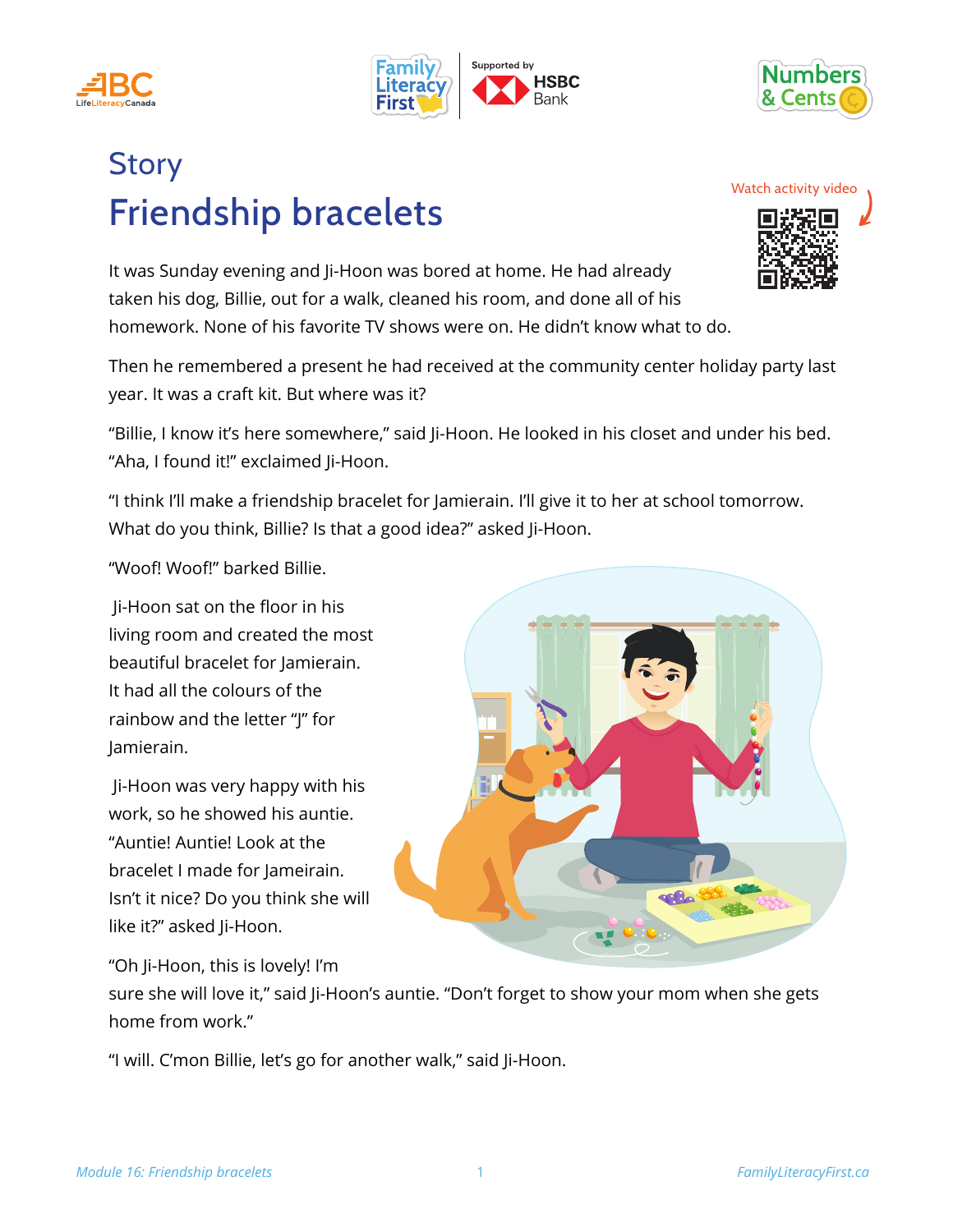





The next morning, Ji-Hoon woke up bright and early. He couldn't wait to get to school and show Jamierain the bracelet he had made for her.

"Auntie, let's go, I'm ready!" yelled Ji-Hoon

"I'm coming, I'm coming!" his auntie yelled back.

 As Ji-Hoon and his auntie approached the school, he saw Jamierain and some other kids playing in the sandbox.

"Jamierain! Jamierain! I have something for you!" called Ji-Hoon. He ran towards her and the other kids, holding the bracelet in his hand.

"This is for you. I made it last night. Do you like it?" asked Ji-Hoon

"Thank you, Ji-Hoon! I love it! It's soooooo colourful!" Jamierian said, giving him a huge smile.

All 10 children on the playground asked Ji-Hoon to make them friendship bracelets too. They offered to pay him 75 cents each.



Ji-Hoon was excited to make bracelets for all of his friends. He was even more excited about the **money** he was going to make. He couldn't wait to tell his auntie.

When he got home from school, Ji-Hoon told his auntie about the bracelets. "That's great, Ji-Hoon," said his aunt. "If you **save** up the money you make from the bracelets, you can sign up for in the school's pizza lunch at the end of the month."

"Or, if you add up all of your **pocket money** from your **chores**, your birthday money from your grandparents, and the money you make from the bracelets, you might be able to afford the scooter you want from the thrift store," Ji-Hoon's mom said.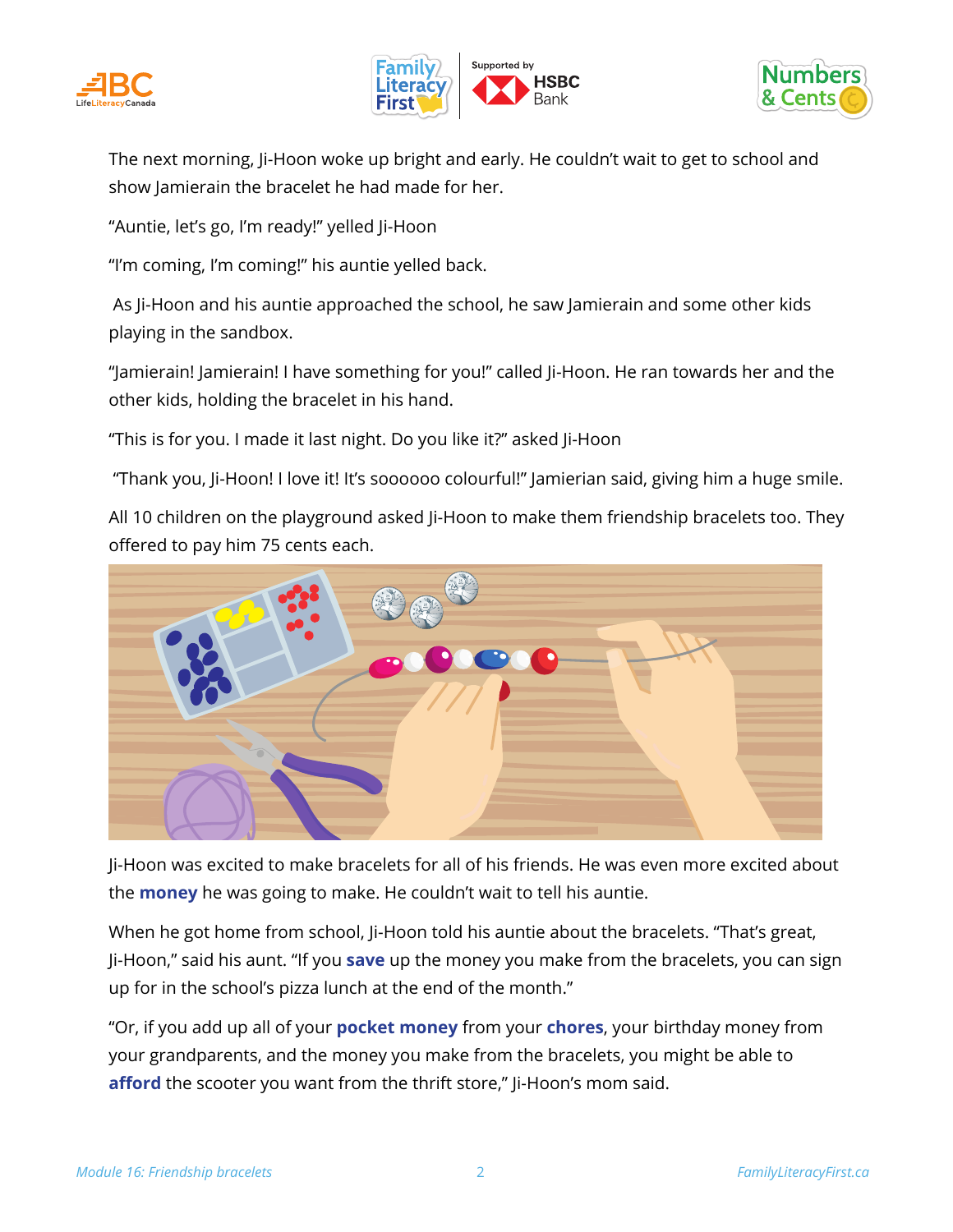





Ji-Hoon's aunt helped him lay out all of the supplies he needed to make 10 bracelets. "We are going to need a lot of patience, Auntie!" Ji-Hoon said. "You're right about that!" his auntie laughed.

All evening, Ji-Hoon and his auntie sat in the living room, making bracelets for Ji-Hoon's friends at school. "This is hard work, Billie," said Ji-Hoon.

By the end of the night, Ji-Hoon had made all 10 bracelets. "I can definitely buy the scooter now, Billie," he said happily. Ji-Hoon cleaned up the living room and went to bed.



At school the next day, Ji-Hoon's friends all gathered together and waited for him to arrive. They were all excited to see the bracelets he had made them.

One by one, the friends received their bracelets and paid Ji-Hoon 75 cents each. Everyone was happy with the bracelets Ji-Hoon created. The kids on the playground talked about the bracelets all day.

Ji-Hoon went home after school and counted his money with his mom and auntie.

"I made 10 bracelets and I sold all of them for 75 cents each. That means I made 10 times 75 cents or 750 cents. That's \$7.50, right Mom?" asked Ji-Hoon.

"Yes Ji-Hoon, you **earned** \$7.50 . You also have \$15 from papa and nana and another \$5.50 from doing your chores," said Ji-Hoon's mom.

"So, I have  $$7.50 + $15 + $5.50$ ," Ji-Hoon said. He got his calculator to add up the amounts. "That's a total of \$28.00!" Ji-Hoon said excitedly. Billie barked. She was excited too.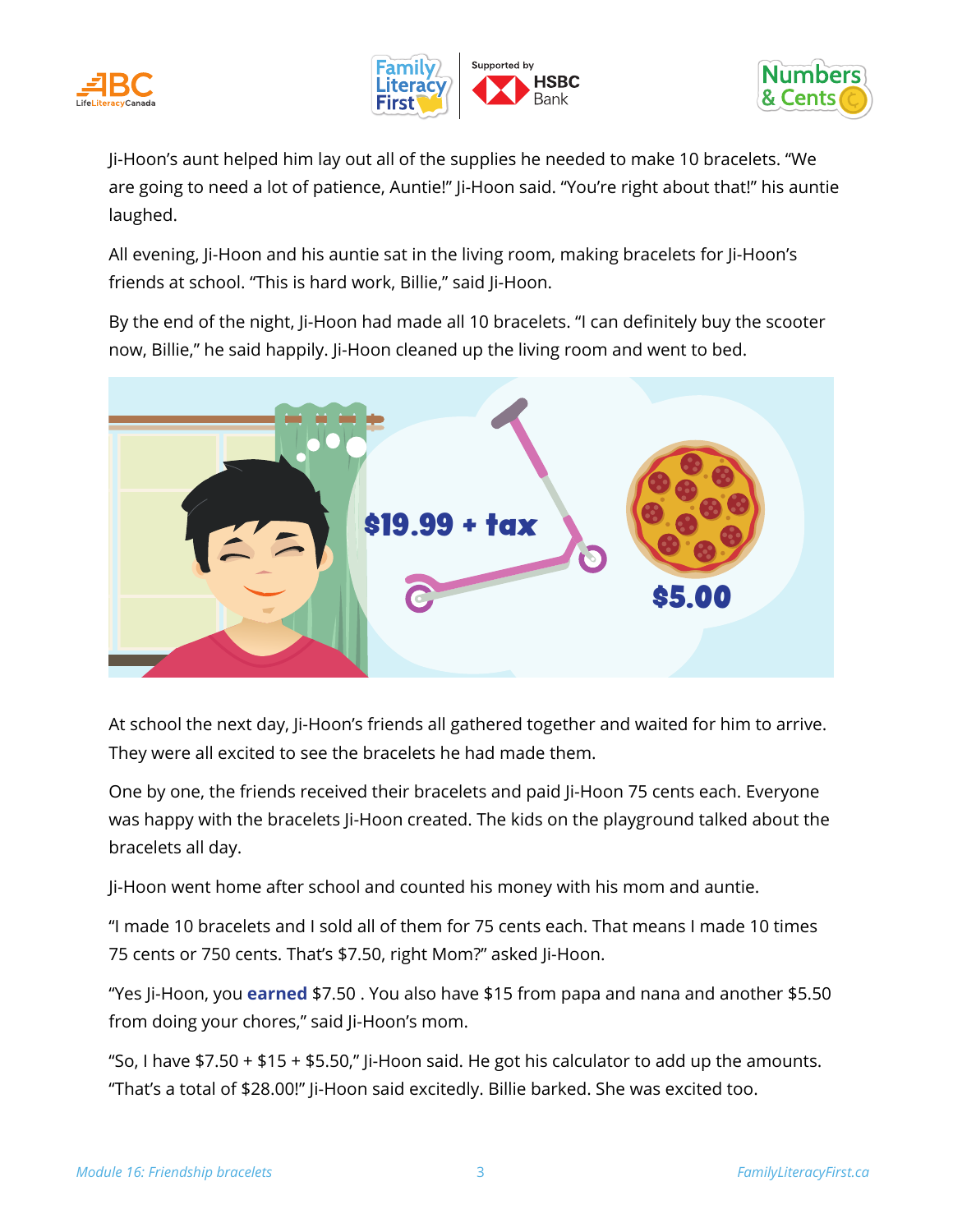





Ji-Hoon stopped for a moment, thinking. "Do I have enough for the scooter and to pay for my pizza lunch next week?" he asked.

"Well, Ji-Hoon, the scooter **costs** \$19.99 plus **sales tax**, and your pizza lunch costs \$5," said Ji-Hoon's mom.

|                               | 28.00                                                                | <b>Bracelets</b><br>Papa and Nana                             | \$7.50<br>\$15.00    |  |
|-------------------------------|----------------------------------------------------------------------|---------------------------------------------------------------|----------------------|--|
| $M +$<br>MC<br>$\overline{4}$ | $\bm{\times}$<br><u> 19</u><br>8<br>$\mathbf{H}$<br>6<br>5<br>3<br>っ | Chores<br>Scooter with tax<br>\$19.99 $\times$ 0.12 = \$22.39 | \$5.50<br>$= $28.00$ |  |

Ji-Hoon went back to his calculator. He figured out that the scooter would cost \$22.39, including tax.

"I have \$28, so I now have to **subtract** the cost of the scooter to see if I have enough money for my pizza lunch. \$28 – \$22.39 = \$5.61," said Ji-Hoon as he punched the numbers into his calculator. "Wooohoooo!" he yelled. "I have enough money for the scooter and my pizza lunch!" He ran across the room to give his mom and auntie big hugs.

"Wow, Ji-Hoon! You did an excellent job of making extra money by selling your bracelets and saving up your pocket money and birthday money," said his mom.

"Hard work pays off, doesn't it?" asked his auntie.

 "Yes, it does, Auntie, and thank you, Mommy," said Ji-Hoon. "Is it too late to go to the store to buy the scooter?"

"Lucky for you, the store is still open. Let's go get you that scooter!" said his mom.

All three of them walked to the thrift store, where Ji-Hoon used his own money to buy the scooter.